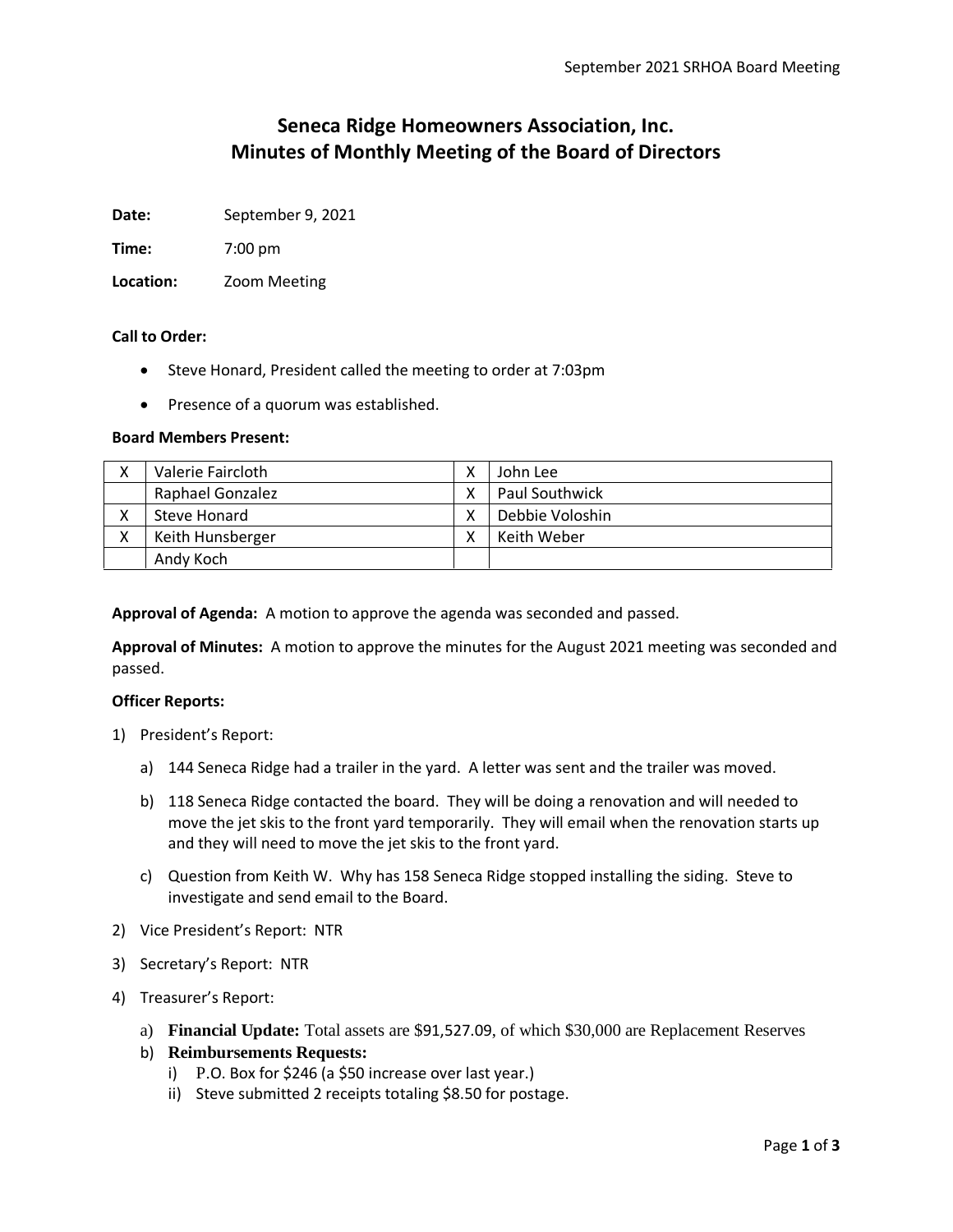- c) **Dues Report:** 180 homeowners have paid dues; 2 outstanding.
- d) **Homes for Sale:** 0
- e) **Homes Sold:** 0
- f) **Contracts:** None
- g) 112 Seneca Ridge coming soon.
- h) Want to have a "Welcome to the Community" letter to include with the HOA Package as a nice way to say we are an HOA community.
- i) No return receipt from \_\_\_\_\_\_\_\_\_\_\_\_\_\_

#### **Member's Open Forum:** No members.

#### **Committee Report:**

- a) Social Activities
	- i) Toys for Tots (Dec) Talk to Dave Payne
	- ii) Debbie, Possibly cash.
- b) Common Grounds
	- i) Five (5) trees were taken down and two (2) were removed, which cost \$5075.
	- ii) Trees were removed by 417 Spring Ridge and 816 Potomac Ridge. Steve to send an invoice from Keith W.
	- iii) 416 Spring Ridge wants to remove 7 trees (5 maples and a maple and oak growing together) He will replant trees. Approved.
- c) Architectural Review
	- i) Outstanding Applications during past month 0 application(s) submitted and approved.
	- ii) Executive Session In Session at \_\_\_\_\_\_ Out of Session at \_\_\_\_\_. (Not used)
	- iii) Annual Inspection Reinspection was done on September 6. If the work was not done, a "first" Get It Done letter will be sent. Steve did a draft and needs to have it reviewed.
- d) Newsletter Steve and Val to start on the Fall 2021 Newsletter. Will send it out with the Annual Meeting mailing. Steve wants to include a process on how to use the common grounds, a notice of the upcoming inspection, and add a column to educate folks on the covenants.
- e) Facebook HOA Board Page NTR
- f) Facebook Community Page Folks are very active.
- g) Web Page John, need an update on the webpage. Will send it to Jenny to correct.
- h) Annual Meeting Will need to send out the notice 60-14 days before the Annual Meeting. This is on track. Should look at owners on Loudoun website vs. SRHOA database. Debbie to send to Steve.

### **Unfinished Business – NTR**